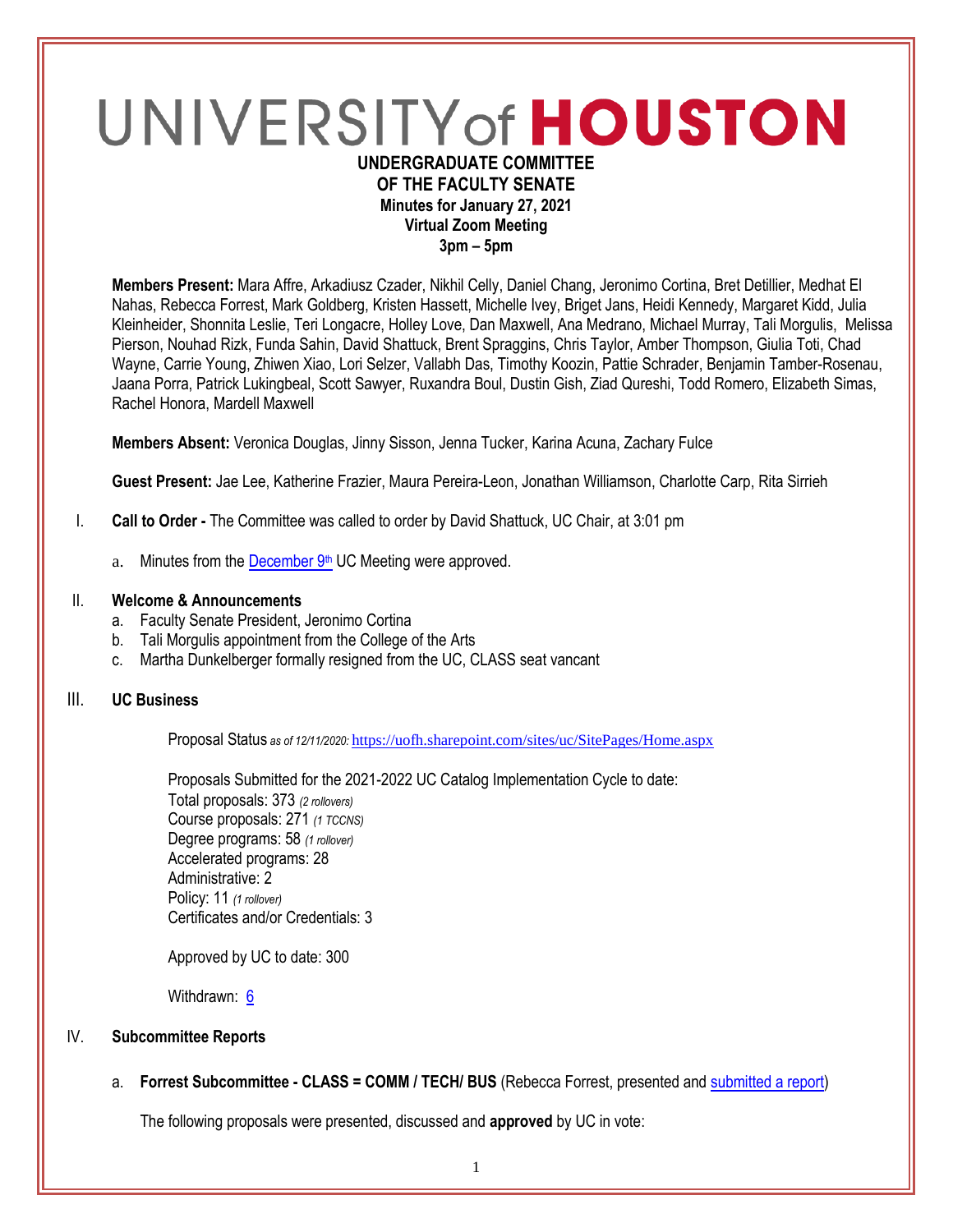| <b>UC 1986 20F</b> | Communication Studies, BA   | CLASS - School of Communication        |
|--------------------|-----------------------------|----------------------------------------|
| <b>UC 1988 20F</b> | Media Production, BA        | <b>CLASS - School of Communication</b> |
| <b>UC 1989 20F</b> | Strategic Communication, BA | CLASS - School of Communication        |

#### b. **Ivey Subcommittee - TECH / HOBBY / HON / NSM** / **CLASS = SOC** (Michelle Ivey, presented and [submitted a report\)](https://uofh.sharepoint.com/:w:/s/uc/admin/EZkhw65oH6NCnr5uPqjcbOgBj4uIVKKidbYe8D2H8cZnow?e=udj2nW)

The following proposals were presented, discussed and **approved** by UC in vote:

| <b>UC 2157 20F</b> | BTIS 3300 - Introduction to Homeland Security                | College of Technology |
|--------------------|--------------------------------------------------------------|-----------------------|
| <b>UC 2211 20F</b> | BTIS 3320 - US Border Management and Policy                  | College of Technology |
| <b>UC 2212 20F</b> | BTIS 3323 - Border Security and Cross-Border Challenges      | College of Technology |
| <b>UC 2214 20F</b> | BTIS 3330 - Fundamentals of Transportation Law and Border    | College of Technology |
|                    | Regulations                                                  |                       |
| <b>UC 2159 20F</b> | BTIS 4300 - Customs, Regulation, and Procedures              | College of Technology |
| <b>UC 2215 20F</b> | BTIS 4320 - Border Trade Policy                              | College of Technology |
| <b>UC 2213 20F</b> | BTIS 4325 - Border Interagency Coordination                  | College of Technology |
| <b>UC 2158 20F</b> | BTIS 4397 - Selected Topics in Border, Trade, Immigration, & | College of Technology |
|                    | Security                                                     |                       |
|                    |                                                              |                       |
| <b>UC 2216 20F</b> | <b>Border Operations Management Minor</b>                    | College of Technology |
| <b>UC 2217 20F</b> | Cross-Border Trade & Transport Security Minor                | College of Technology |
| <b>UC 1853 20F</b> | Undergraduate Certificate in Borders, Trade, and Transport   | College of Technology |
|                    | Security                                                     |                       |
|                    |                                                              |                       |

c. **Love Subcommittee - CCS / ECON / NSM / BUS / HON, EDU** (Holley Love, presented an[d submitted a report\)](https://uofh.sharepoint.com/:w:/s/uc/admin/EdG-uUhzbuBNt3omL1dgo_YBSUA8CKqP5pUrG9IbdYcZ1Q?e=qOQU87)

The following proposals were presented, discussed and **approved** by UC in vote:

| <b>UC 2016 20F</b><br><b>UC 2015 20F</b> | AAS 3307 - African Spiritual Transformation in Social Sciences<br>AAS 3349 - African Americans, Politics and Legal Studies | <b>CLASS - African American Studies</b><br><b>CLASS - African American Studies</b> |
|------------------------------------------|----------------------------------------------------------------------------------------------------------------------------|------------------------------------------------------------------------------------|
| <b>UC 1875 20F</b>                       | SPEC 2350 - Registered Behavior Technician Training                                                                        | EDUC - Educational Leadership &<br><b>Policy Studies</b>                           |
| <b>UC 2109 20F</b>                       | African American Studies - B.A.                                                                                            | <b>CLASS</b> - African American Studies                                            |
| <b>UC 2105 20F</b>                       | African American Studies Departmentalization                                                                               | <b>CLASS - African American Studies</b>                                            |
| <b>UC 2110 20F</b>                       | African American Studies Minor                                                                                             | <b>CLASS - African American Studies</b>                                            |
| <b>UC 2234 20F</b>                       | Honors in Co-Curricular Engagement Designation                                                                             | Honors College                                                                     |
|                                          | The following proposals were withdrawn by the submitter:                                                                   |                                                                                    |
| <b>UC 2012 20F</b>                       | AAS 1310 - Introduction to Africana Culture                                                                                | <b>CLASS - African American Studies</b>                                            |

d. **Medrano Subcommittee - BUS** / **CLASS = ENG, HHP, HS, HIS** (Anna Medrano, presented an[d submitted a report\)](https://uofh.sharepoint.com/:w:/s/uc/admin/EW0itUZkfR9CoVbC3-sUSfIBhNF3hm6hdBsXPl--bAgWvA?e=mU2PFy)

The following proposals were presented, discussed and **approved** by UC in vote:

| <b>UC 2064 20F</b> | ACCT 5335 - Financial Statement Auditing           | <b>BUSI</b> - Accountancy and Taxation |
|--------------------|----------------------------------------------------|----------------------------------------|
| <b>UC 2065 20F</b> | ACCT 5337 - Management Accounting                  | <b>BUSI</b> - Accountancy and Taxation |
| <b>UC 2066 20F</b> | ACCT 5367 - Intermediate Accounting 1              | <b>BUSI</b> - Accountancy and Taxation |
| <b>UC 2067 20F</b> | ACCT 5368 - Intermediate Accounting 2              | <b>BUSI</b> - Accountancy and Taxation |
| <b>UC 2068 20F</b> | <b>BUSI 4305 - Business Ethics for Accountants</b> | <b>BUSI</b> - Accountancy and Taxation |
| <b>UC 2082 20F</b> | FINA 4310 - Behavioral Finance                     | College of Business - Finance          |
| <b>UC 2077 20F</b> | FINA 4374 - Energy Analysis                        | College of Business - Finance          |
| <b>UC 2078 20F</b> | FINA 4376 - Energy Trading Systems                 | College of Business - Finance          |
| <b>UC 2079 20F</b> | FINA 4377 - Risk Financing                         | College of Business - Finance          |
| <b>UC 2081 20F</b> | FINA 4384 - Residential Real Estate                | College of Business - Finance          |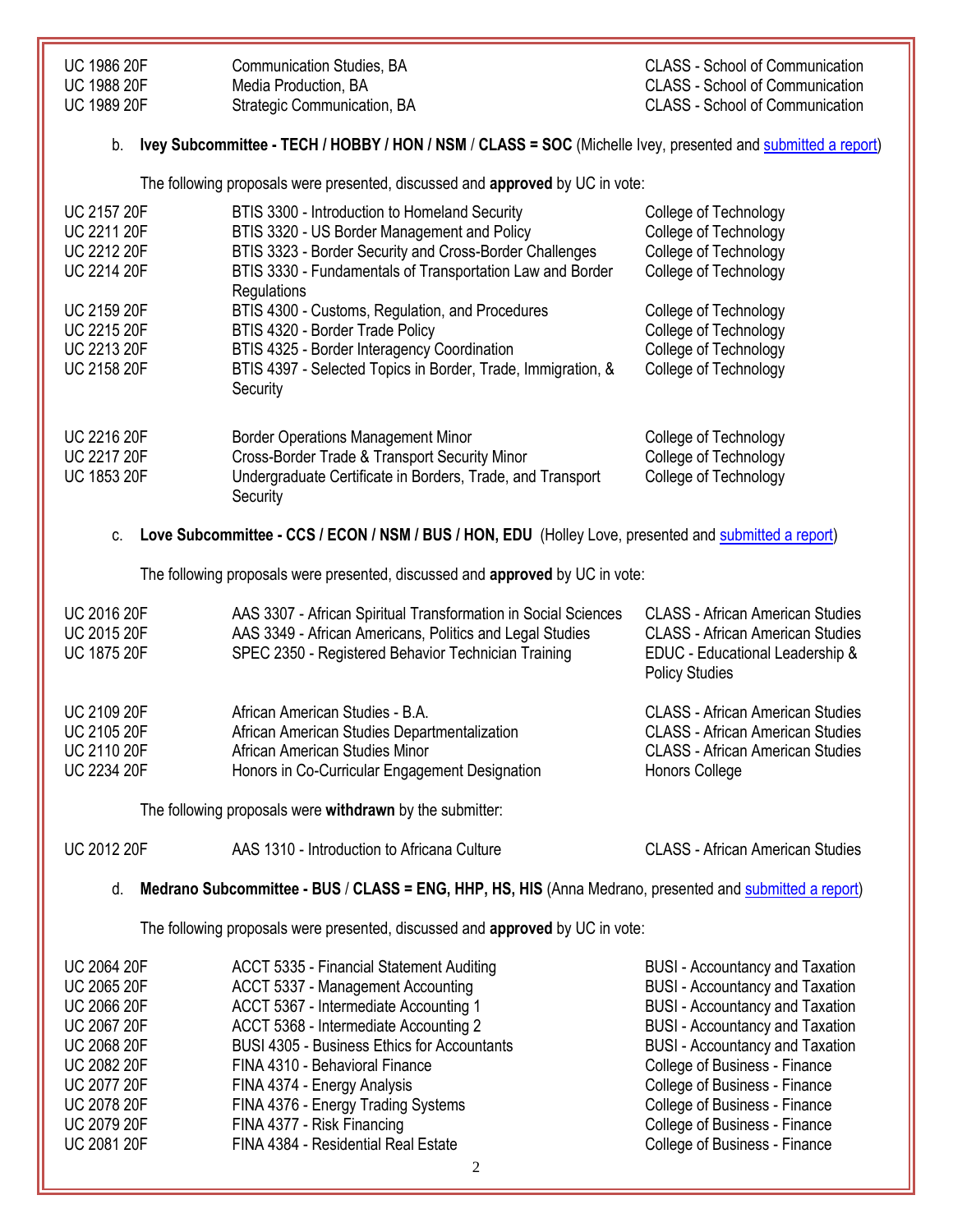| <b>UC 2080 20F</b><br><b>UC 2083 20F</b><br><b>UC 2084 20F</b>                       | FINA 4389 - Multifamily Real Estate<br>INTB 3361 - Global Engagement and Research<br>MIS 4369 - MIS Internship                                                                                    | College of Business - Finance<br>College of Business - Finance<br><b>BUSI</b> - Decision and Information<br><b>Sciences</b>                     |
|--------------------------------------------------------------------------------------|---------------------------------------------------------------------------------------------------------------------------------------------------------------------------------------------------|-------------------------------------------------------------------------------------------------------------------------------------------------|
| <b>UC 2087 20F</b><br><b>UC 2089 20F</b><br><b>UC 2090 20F</b><br><b>UC 2098 20F</b> | BBA - Business Writing Evaluation (BWE) Requirement<br>BBA - Excel Competency Exam Requirement<br>Finance, BBA - Online BBA in Finance<br>Management Information Systems, BBA - Online BBA in MIS | College of Business<br><b>College of Business</b><br>College of Business - Finance<br><b>BUSI</b> - Decision and Information<br><b>Sciences</b> |
| <b>UC 2099 20F</b>                                                                   | Supply Chain Management, BBA - Online BBA in SCM                                                                                                                                                  | <b>BUSI</b> - Decision and Information<br><b>Sciences</b>                                                                                       |

e. **Thompson Subcommittee - MCL / PS / ENGI / HRM / COA / CLASS = MCL, PS, WGS / TECH** (Amber Thompson, presented and [submitted a report\)](https://uofh.sharepoint.com/:w:/s/uc/admin/ERG6Zg_6WEtBintkUamdcH8BuJiwQF_Dw358O1IzVJ7uqg?e=WzBzEg)

The following proposals were presented, discussed and **approved** by UC in vote:

| <b>UC 2179 20F</b> | MECE 2361 – Intro to Mechanical Engineering Design | <b>ENGI</b> - Mechanical Engineering             |
|--------------------|----------------------------------------------------|--------------------------------------------------|
| <b>UC 2181 20F</b> | MECE 4340 - Mechanical Engineering Capstone I      | <b>ENGI</b> - Mechanical Engineering             |
| <b>UC 1913 20F</b> | <b>Chinese Studies Minor</b>                       | <b>CLASS - Modern and Classical</b><br>Languages |

# V. **Old Business**

a. Discussed and Tabled

| <b>UC 2277 21S</b><br><b>TCCNS Adoptions and Edits (4th memo)</b> |
|-------------------------------------------------------------------|
|-------------------------------------------------------------------|

University Offices – Office of the Provost – Student Success

b. UC Bylaw Amendments – Not considered due to time, delayed to next meeting UC 2278 21S [UC Bylaws Fall 2020 amendments](https://uofh.sharepoint.com/:li:/s/uc/E59p8O7QoOpEij9znxz3LJUBo41qRhLtdx4TgRbfflOWZQ?e=2R1vOe) Undergraduate Committee of the

Faculty Senate

# VI. **New Business**

a. UC Special Meeting called for February 3, 2021

# VII. **Resources**

**NOTE**: All meetings are held in room 306 (Faculty Senate Office), M.D. Anderson Library unless, otherwise noted.

#### a. **Scheduled meetings for 2020-2021:**

Fall 2020: August 26 (orientation meeting), September 30, October 28, November 11, \*November 18 (special meeting), December 9 (as needed) Spring 2021: January 27, \*February 3 (special meeting), February 24, March 31, April 28, May 12 (as needed)

# b. **Helpful Websites**:

- Undergraduate Committee: [www.uh.edu/undergraduate-committee/](http://www.uh.edu/undergraduate-committee/)
- Current (2020-2021) Undergraduate Catalog: <http://publications.uh.edu/index.php?catoid=36>
- UH Core Curriculum section: [www.uh.edu/academics/corecurriculum/](http://www.uh.edu/academics/corecurriculum/)

# c. **E-mail Listservs:**

- i. UC General Membership: [UNDERGRAD-COMMITTEE@LISTSERV.UH.EDU](mailto:UNDERGRAD-COMMITTEE@LISTSERV.UH.EDU)
- ii. UC Executive Committee: [UC-EXEC@LISTSERV.UH.EDU](mailto:UC-EXEC@LISTSERV.UH.EDU)